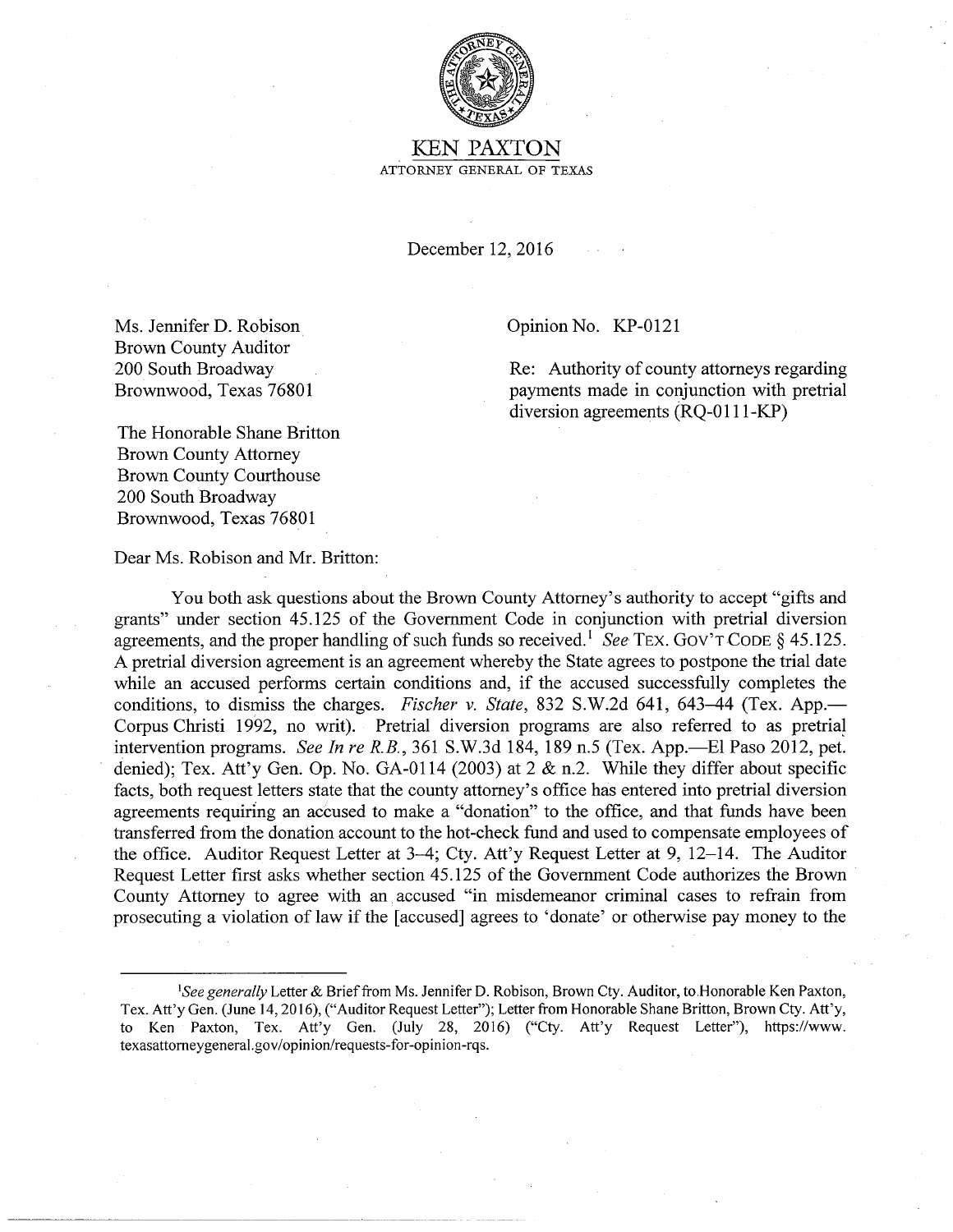(KP-0121)

Ms. Jennifer D. Robison The Honorable Shane Britton Page 2

Brown County Attorney as part of pretrial diversion agreements with his office." Auditor Request Letter at  $1<sup>2</sup>$ 

Prosecuting attorneys may accept gifts and grants only as authorized by statute. Tex. Att'y Gen. Op. No. GA-0562 (2001) at 2 (noting that commissioners courts are authorized to receive gifts and grants for prosecutorial purposes). Section 45.125 of the Government Code provides:

> The county attorney of Brown County or the Commissioners Court of Brown County may accept gifts or grants from any individual, partnership, corporation, trust, foundation, corporation, trust, foundation, association, or governmental entity for the purpose of financing or assisting the operation of the office of county attorney in Brown County. The county attorney shall account for and report to the county auditor all gifts and grants accepted under this section.

TEX. GOV'T CODE § 45.125. The statute does not define "gifts or grants." The ordinary meaning of a gift is "a voluntary transfer of property to another made gratuitously and without consideration." *Magness v. Magness*, 241 S.W.3d 910, 912 (Tex. App.—Dallas 2007, pet. denied); *see also Pankhurst v. Weitinger* & *Tucker,* 850 S.W.2d 726, 730 (Tex. App.-Corpus Christi 1993, writ denied) (stating that a "[l]ack of consideration is an essential characteristic of a gift such that an exchange of consideration precludes a gift"). The word "grant" has several common meanings, including a gift for a particular purpose or a conveyance or transfer of property or rights.<sup>3</sup> A monetary payment in exchange for a promise to dismiss criminal charges may constitute an exchange of consideration that is not consistent with the ordinary meanings of either "gift" or "grant." Further, even assuming that a gift or grant may include contractual consideration, section

<sup>&</sup>lt;sup>2</sup>The Auditor Request Letter suggests that the pretrial diversion agreements may contravene certain penal statutes. Auditor Request Letter at 9. Without reference to the facts alleged in the letter, the payment of money by an accused in exchange for a prosecuting attorney's favorable treatment in a criminal matter involving the accused can in some circumstances constitute a violation of section 36.02 of the Penal Code. *See* TEX. PENAL CODE § 36.02(a)(2); *Bush v. State*, 722 S.W.2d 41, 44 (Tex. App.—Eastland 1986, pet. granted) (holding that payment of cash to a district attorney in exchange for a probated sentence constitutes bribery under section 36.02), *ajf'd,* 773 S. W.2d 297 (Tex. Crim. App. 1989). Also, a prosecuting attorney's acceptance of such a payment in particular circumstances could constitute a violation of section 36.08. *See* TEX. PENAL CODE § 36.08 ("Gift to Public Servant by Person Subject to His Jurisdiction"). However, whether a crime has occurred in specific circumstances is a question of fact that cannot be resolved in the opinion process. Tex. Att'y Gen. Op. No. GA-0956 (2012) at 3.

*<sup>3</sup> See* MERRIAM-WEBSTER'S COLLEGIATE DICTIONARY 545 (11th ed. 2004) (definitions including"]: the act of granting 2: something granted; *esp.:* a gift (as of land or money) for a particular purpose 3a: a transfer of property by deed or writing); NEW OXFORD AM. DICTIONARY 756 (3d ed. 2010) (definitions including "a sum of money given by an organization, *esp.* a government, for a particular purpose[;] a legal conveyance or formal conferment"); *see also Traylor v. State,* 36 S. W.2d 506, 507 (Tex. Crim. App. 1930) (stating that as a verb, '"[g]rant' means 'to bestow; to confer"').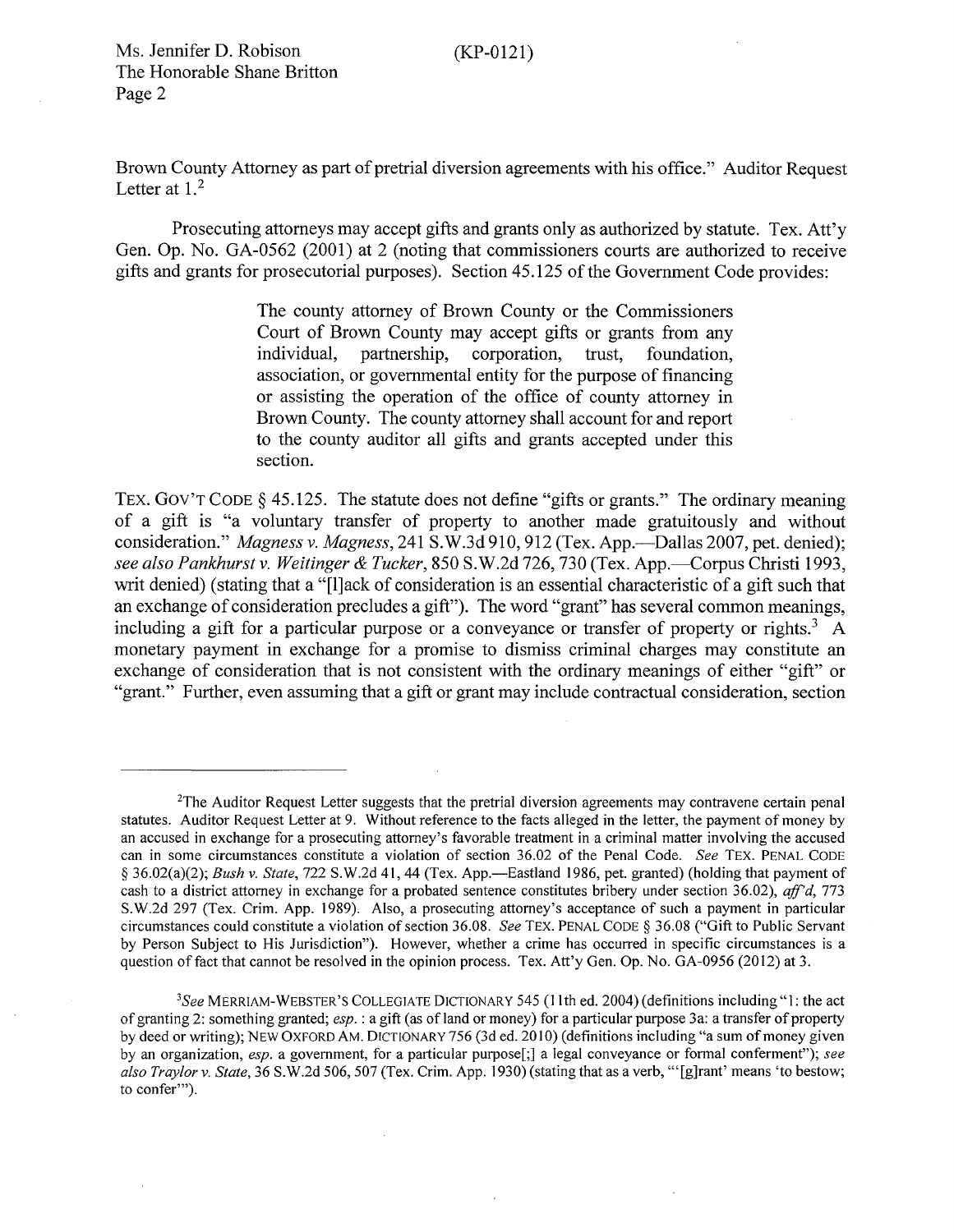Ms. Jennifer D. Robison The Honorable Shane Britton Page 3

45.125 does not address pretrial intervention agreements or the county attorney's authority to condition dismissal of criminal charges on the accused's payment of money to the county attorney.

Other statutes regulate aspects of pretrial intervention agreements. Section 76.011 of the Government Code authorizes a community supervision and corrections department ("Department") to operate a program for "the supervision and rehabilitation of persons in pretrial intervention programs." TEX. Gov'T CODE § 76.01 l(a). A defendant participating in such a program may be required to pay to the court a Department supervision fee in an amount not more than \$60 per month and a payment for certain other expenses. TEX. CODE CRIM. PROC. art. 102.012(a)-(b). Separately, article 102.0121 of the Code of Criminal Procedure provides for another fee related to a pretrial intervention program:

- (a) A district attorney, criminal district attorney, or county attorney may collect a fee in an amount not to exceed \$500 to be used to reimburse a county for expenses, including expenses of the district attorney's, criminal district attorney's, or county attorney's office, related to a defendant's participation in a pretrial intervention program offered in that county.
- (b) The district attorney, criminal district attorney, or county attorney may collect the fee from any defendant who participates in a pretrial intervention program administered in any part by the attorney's office.
- (c) Fees collected under this article shall be deposited in the county treasury in a special fund to be used solely to administer the pretrial intervention program. An expenditure from the fund may be made only in accordance with a budget approved by the commissioners court.

*Id.* art. 102.0121. By expressly authorizing a prosecutorial fee for a pretrial intervention agreement, limiting its amount, and restricting its use to the prosecuting attorney's pretrial intervention expenses, article 102.0121 precludes requiring additional prosecutorial payments for pretrial intervention no matter how they are characterized. *See United Servs. Auto. Ass 'n v. Brite,*  215 S.W.3d 400, 403 (Tex. 2007) (explaining the doctrine of statutory construction that an express inclusion of one thing excludes other things not expressly included). A court would likely conclude that section 45.125 of the Government Code does not authorize the Brown County Attorney's office to require an accused to pay an amount to that office as a condition of a pretrial intervention agreement in excess of or in addition to the fee authorized by article 102.0121 of the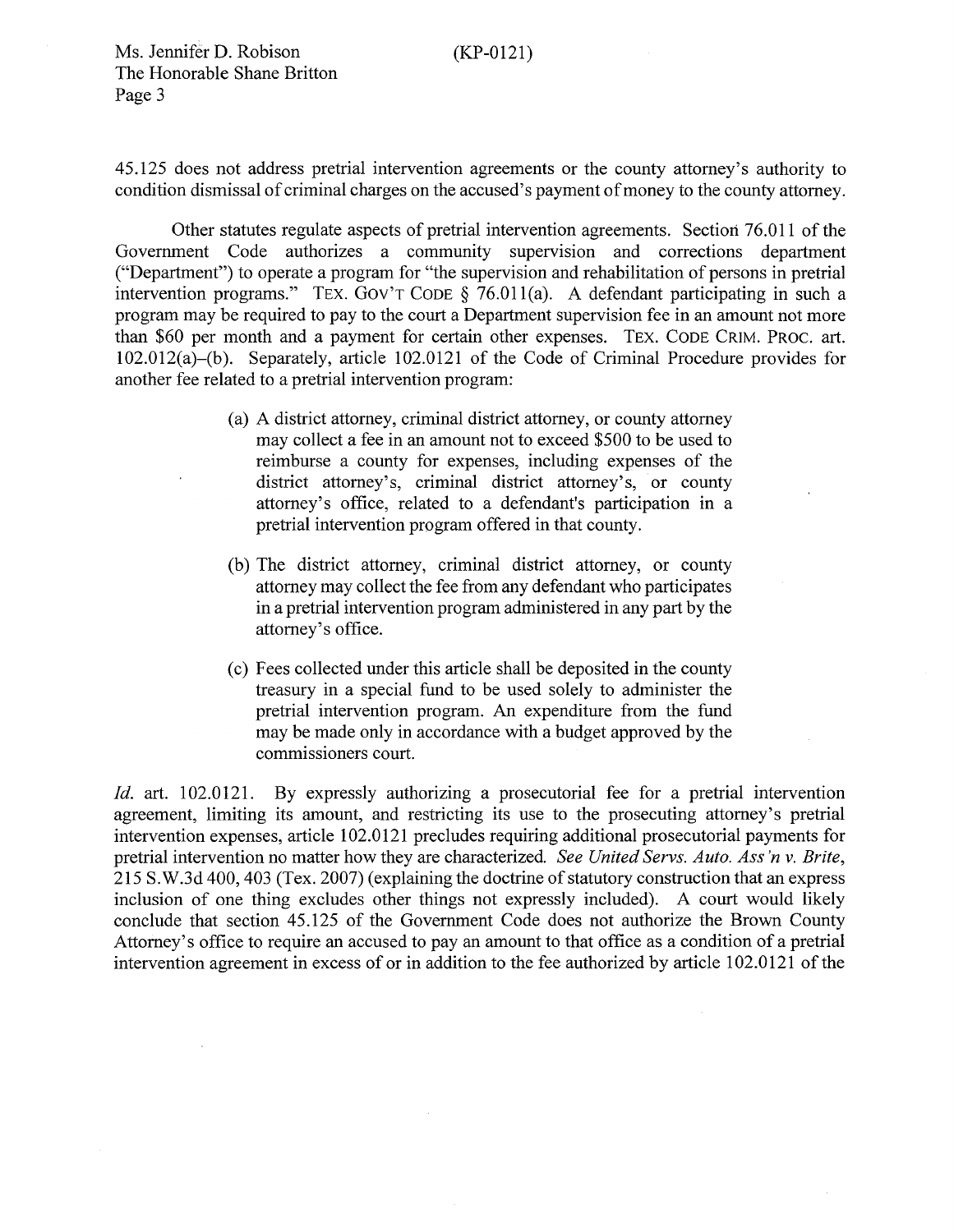Ms. Jennifer D. Robison The Honorable Shane Britton Page 4

Code of Criminal Procedure.4 *See* Tex. Att'y Gen. Op. No. JC-0042 (1999) at 1 (stating that "[a]lthough a prosecutor has broad discretion to refrain from prosecuting a violation of the law that occurs within his or her jurisdiction, a prosecutor may not require an offender to contribute money to a public or private entity in consideration of the prosecutor's decision not to prosecute").

The Auditor's Request Letter asks whether a judge may order "defendants in misdemeanor criminal cases to make 'donations' to the Brown County Attorney as part of a pretrial diversion agreement with his office." Auditor Request Letter at 1. Section 103.021(22) of the Government Code authorizes a court to order a defendant to pay pretrial intervention program administrative fees under article 102.0121 of the Code of Criminal Procedure. *See* TEX. Gov'T CODE § 103.021(22); TEX. CODE CRIM. PROC. art. 102.0121. We are not aware of any statute that would authorize a criminal court to order a defendant to make a gift or grant under section 45.125 of the Government Code.

The County Attorney's Request Letter asks what expenditures are "appropriate" *(i.e.,*  authorized) for funds received under section 45.125 of the Government Code and under article 102.0121 of the Code of Criminal Procedure. Cty. Att'y Request Letter at 15. Section 45.125 authorizes the Brown County Attorney to receive gifts and grants only "for the purpose of financing or assisting the operation of the office of county attorney in Brown County" and thus the authority to expend the funds is limited to the stated purpose. TEX. Gov'T CODE§ 45.125. The fee in article 102.0121 is for expenses of a prosecuting attorney's office "related to a defendant's participation in a pretrial intervention program offered in that county," and may be expended "only in accordance with a budget approved by the commissioners court." TEX. CODE CRIM. PROC. art. 102.0121(a), (c); *see also* Tex. Att'y Gen. Op. No. GA-1039 (2014) at 2 (discussing the propriety of expenditures under art. 102.0121).

The County Attorney's Request Letter further asks "[w]ho has the ultimate authority or control of the disposition of' the gifts and grants received under section 45.125 of the Government Code and whether such funds should be placed in the county's general fund or a separate donation fund. Cty. Att'y Request Letter at 15. Section 45.125 does not address the control or disposition of gifts and grants, except that the county attorney must "account for and report to the county auditor all gifts and grants accepted." *See* TEX. Gov'T CODE § 45.125. Generally, an officer who receives funds belonging to the county must deposit the funds with the county treasurer, who "shall deposit the money in the county depository in the proper fund to the credit of the person or department collecting the money." TEX. LOC. GOV'T CODE § 113.021(b). The county attorney has not been expressly authorized to make expenditures from a section 45.125 donation fund, unlike the authority granted to an attorney under chapter 102 of the Code of Criminal Procedure to administer the hot-check fund and make expenditures at the attorney's sole discretion. *See* TEX.

<sup>4</sup> The County Attorney's Request Letter cites to legislative history of section 45.125 to argue that the purpose of granting additional authority to receive gifts and grants was to transfer some of the expense of the county attorney's office from the taxpayers to "Brown County offenders" as part of a pretrial intervention program. Cty. Att'y Request Letter at 7–8. However, "the intent of the Legislature is derived from the language it finally enacted," not from statements made during the legislative process. *Tex. Mut. Ins. Co. v. Ruttiger,* 3 81 S. W.3d 430, 453 (Tex. 2012).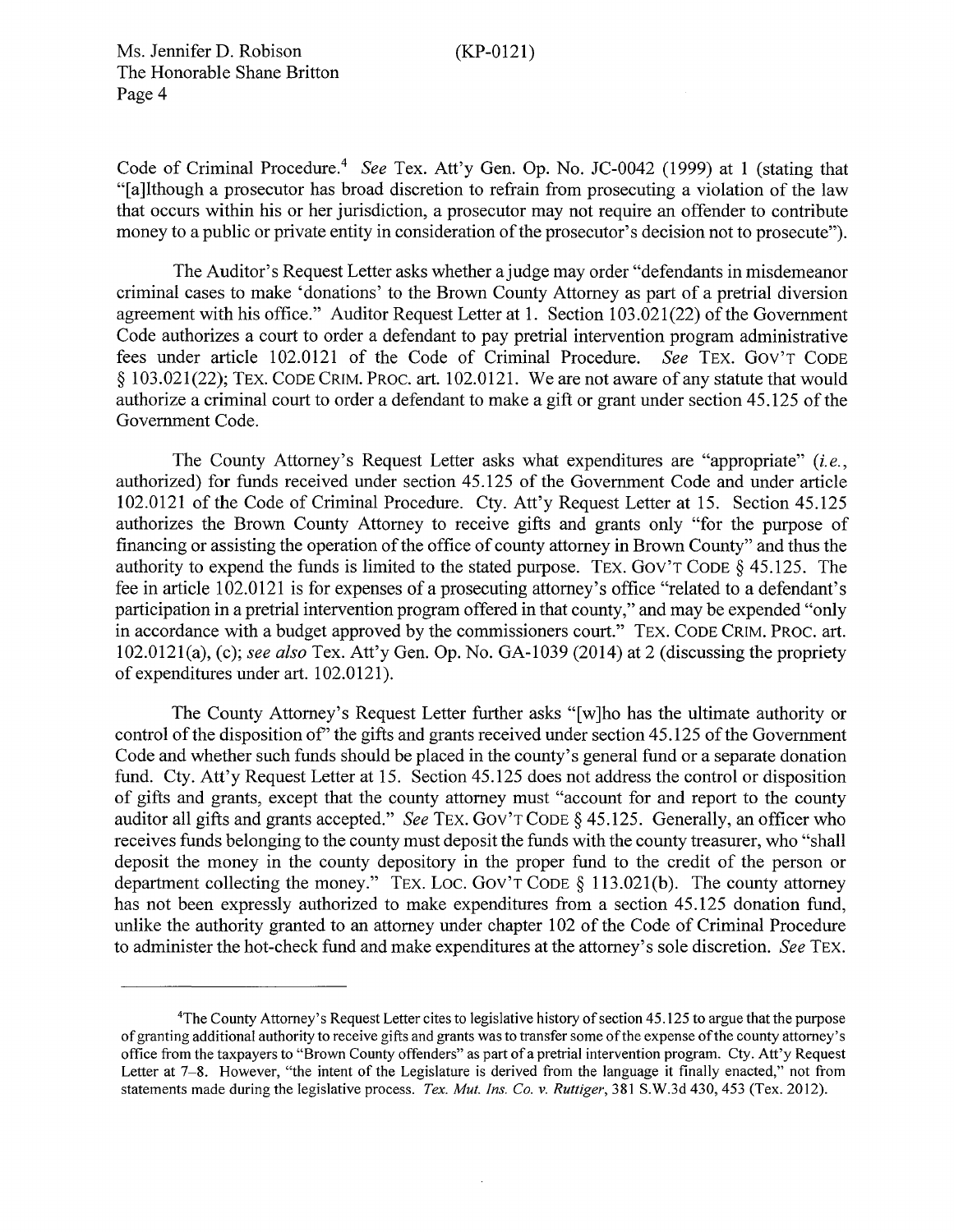Ms. Jennifer D. Robison The Honorable Shane Britton Page 5

CODE CRIM. PROC. art. 102.007(£). While the issue is one of first impression, a court would likely conclude that the commissioners court, as the county's budgetary body, is responsible for the approval of expenditures from gifts and grants received under section 45.125 of the Government Code. *See* TEX. GOV'T CODE § 45.125; TEX. LOC. GOV'T CODE §§ 111.0706 (requiring a commissioners court to adopt a special budget for spending "grant or aid money for its intended purpose"), 113.041(a) (commissioners court's approval of disbursements); *Hooten v. Enriquez*, 863 S.W.2d 522, 529 (Tex. App.—El Paso 1993, no writ) ("Generally, the allocation of county funds is a policy-making determination left to the sound discretion of the commissioners court.").

Finally, both request letters ask whether gifts and grants received under section 45.125 of the Government Code may be transferred to and comingled with the county attorney's hot-check fund established pursuant to chapter 102 of the Code of Criminal Procedure. Auditor request Letter at 1; Cty. Att'y Request Letter at 15. The commissioners court possesses authority to transfer amounts between budget items by budget amendment. *See* TEX. Loe. Gov'T CODE  $§$  111.070(c). But while amounts in the hot-check fund and the account for county attorney gifts and grants serve similar purposes, they are subject to different statutory requirements. Under article 102.007 of the Code of Criminal Procedure, fees for collecting and processing a check or other similar sight order are to be segregated in a special fund, expended at the prosecuting attorney's sole discretion, and "used only to defray the salaries and expenses of the prosecutor's office" other than the prosecuting attorney's own salary. TEX. CODE CRIM. PROC. art. 102.007(f). Gifts and grants under section 45.125 of the Government Code are also to be used for the operations of the Brown County Attorney's office but, as noted above, expenditures are likely subject to commissioners court approval. We are not aware of any statute that authorizes the comingling of funds of a different character. Accordingly, a court would likely conclude that a county is not authorized to comingle gifts or grants received under section 45.125 of the Government Code with the special fund under article 102.007 of the Code of Criminal Procedure.